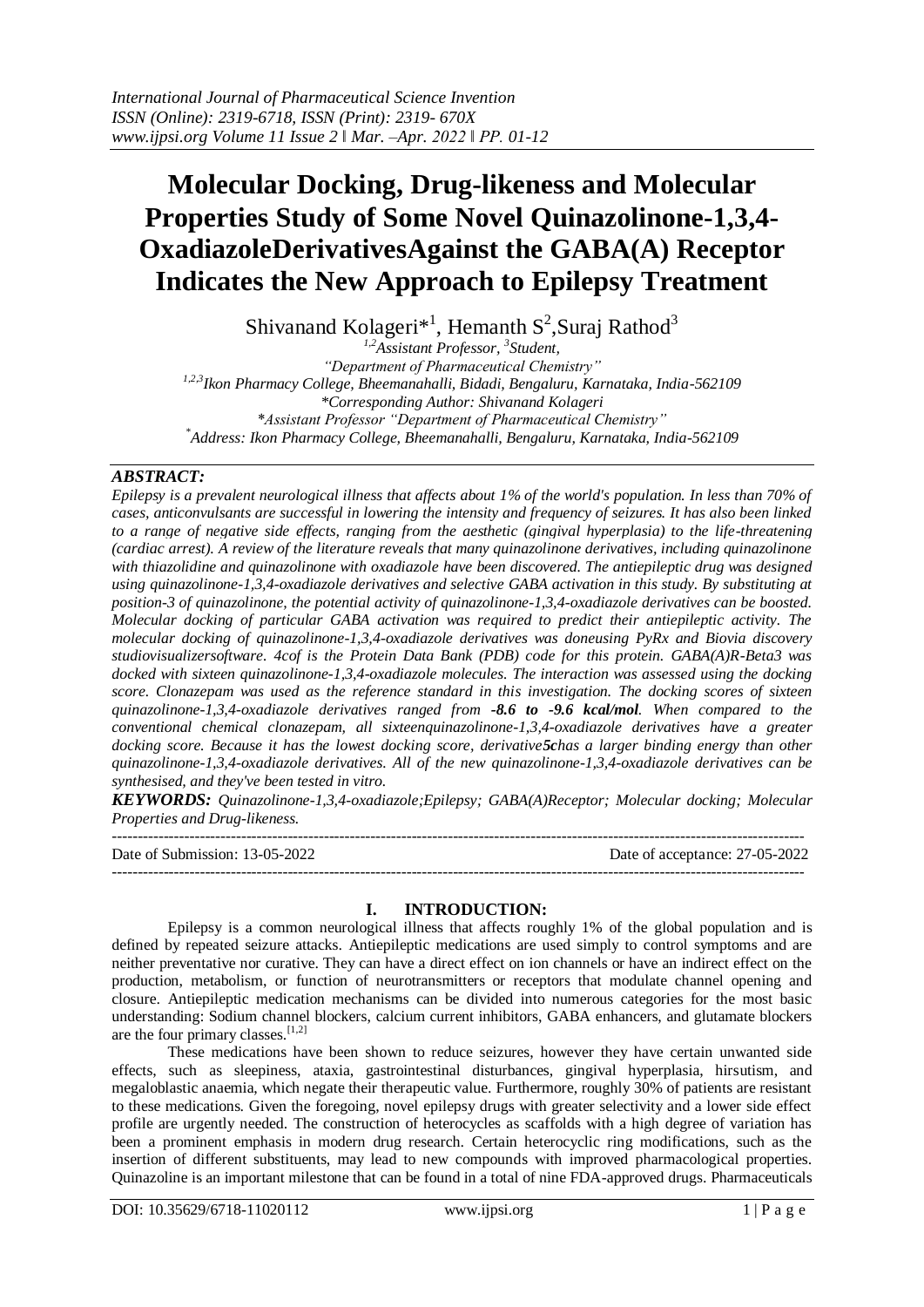use nitrogen heterocycles as one of their preferred molecular scaffolds <sup>[3]</sup>. Quinazolinones are one of the most important quinazoline families, as they are the key scaffold components of roughly 150 naturally occurring alkaloids and medications <sup>[4]</sup>. Quinazolinone analogues have been reported to have anti-inflammatory <sup>[5]</sup>, antibacterial  $^{[6]}$ , antioxidant  $^{[7]}$ , anticancer  $^{[8]}$ , anticonvulsant  $^{[9]}$ , antiviral  $^{[10]}$ , and antihypertensive properties  $^{[11]}$ , according to several investigations.

Antiepileptic drugs must pass through the blood-brain barrier to be effective<sup>[12]</sup>. Highly lipophilic compounds can easily pass through the brain interstitial. In vitro determination of brain-blood partitioning is complex, time-consuming, expensive, and not always available, making it ineffective for screening a large number of new compounds<sup>[12]</sup>. To calculate the ClogP values of the newly synthesised compounds to reflect their total lipophilicity, we adopted an alternate method based on computerised models.Although the specific mechanisms of quinazolinone action are unknown, a study in epilepsy shown that quinazolinones can improve GABA action. The major goal of this study was to look at the interactions between quinazolinone-1,3,4 oxadiazole derivatives and GABA, as well as the effects of GABA activation in epilepsy. The residues involved in quinazolinones down regulating action on GABA were also identified using docking analysis.

# **II. MATERIAL AND METHODS:**

The study of molecular docking was carried out on a system with computational specifications (HP Pavilion AMD Ryzen<sup>™</sup> 5 Hexa Core 5500 APU @ 2.1GHz with turbo boost up to 4GHz Processor version 5500U and 16.00 GB RAM with 64-bit Windows-11 operating system).

- PubChem webserver
- Protein Data Bank
- Biovia discovery studio visualizer
- $\triangleleft$  PyRx

### *PubChem Webserver:*

PubChem is an open chemistry database at the *National Institutes of Health* **(NIH).** Since the launch in 2004, PubChem has become a key chemical information resource for scientists, students and general public. We gather the information SDF(structural data format) of drugs.

### *Protein Data Bank:*

It has archive information about the 3D shapes of proteins, nucleic acids, and complex assemblies that helps students and researchers understand all aspects of biomedicine and agriculture.

### *Biovia discovery studio visualizer:*

Discovery studio is a suite of software for simulating small molecules and macromolecule systems. It is developed and distributed by Dassault systems **BIOVIA**

### *PyRx:*

PyRx is a virtual screening software for computational drug discovery that can be used to screen libraries of compounds against potential drugs targets

### *Grid Box Formation:*

- Grid box format is used to ensure the ligand and protein are fitted in the grid box.
- $\div$  Give forward to run the auto dock vina.
- Modify Advanced parameter during the simulations such as number of runs.

 After the successful docking the accuracy of docking is often quantified by root mean square deviation (RMSD) between ligand and protein.

### *Preparation of Target Protein X-Ray Structure*

Upload protein structures from your files or download them from the protein data bank. 4COF (GABA(A)Rbeta3 homopentamer) and save as pdb format. Open biovia discovery studio visualizer and prepare a protein.The GABA(A)R-beta3 homopentamer (PDB ID: 4COF) crystal structure of the human gamma-aminobutyric acid receptor was chosen as the protein target and retrieved from [http://www.pdb.org](http://www.pdb.org/) / [https://www.rcsb.org/structure/4COF.](https://www.rcsb.org/structure/4COF)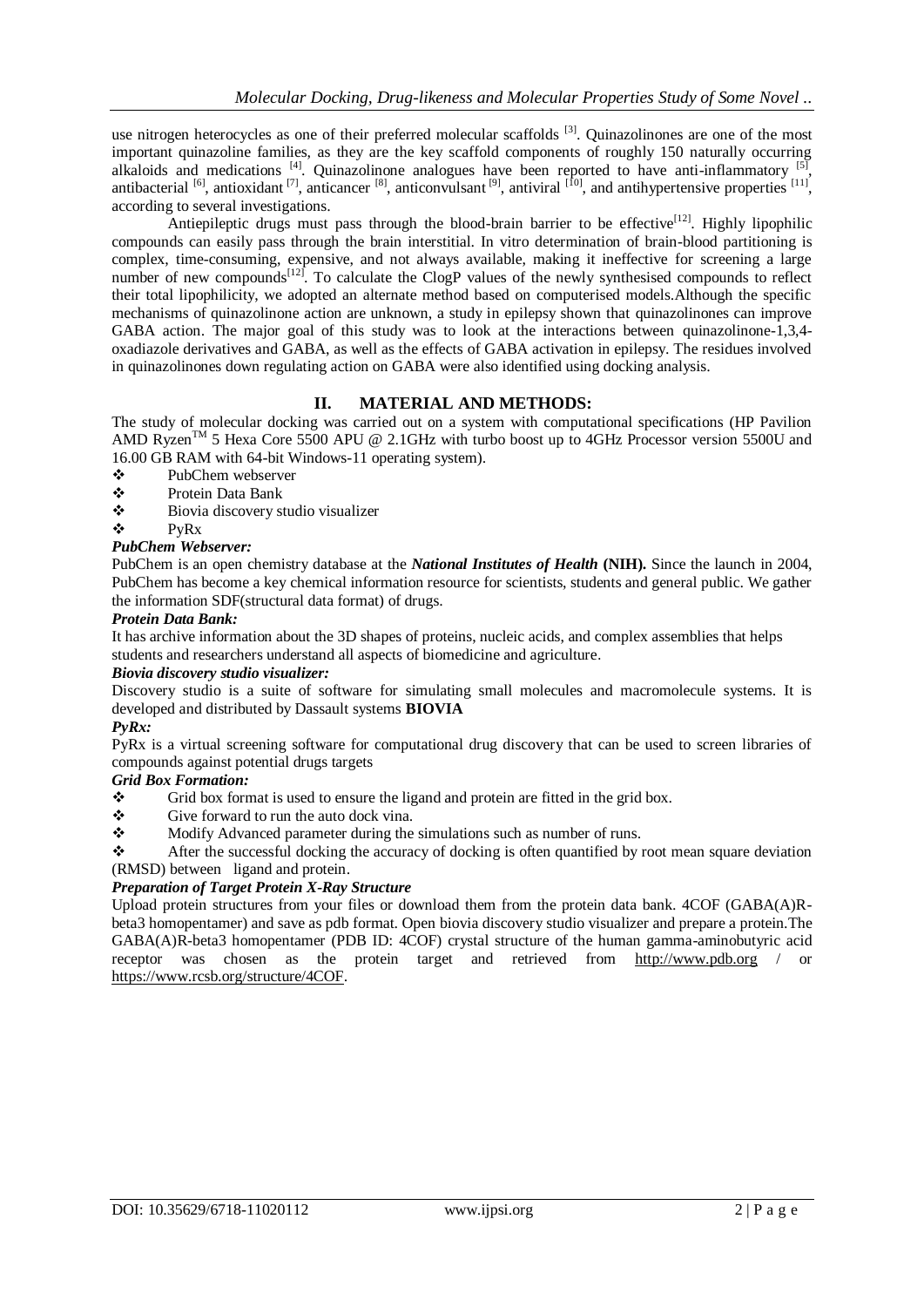

The GABA(A)R-beta3 homopentamer is a human gamma-aminobutyric acid receptor with a crystal structure.

# *Design of novelquinazolinone-1,3,4-oxadiazolederivatives*

Novel drug development entails (i) identifying the lead compound, (ii) manipulating the lead compound's substituent, and (iii) identifying a list of new substituents. In this study, the antiepileptic medication quinazolinone-1,3,4-oxadiazole is a new lead chemical  $[13]$ . To make novel compounds, the substituents are chosen. Some of the substituents are -H, -CH3, -OCH3, -Cl, -NO2, and -OH. They are substituted for the benzylidene group connected to the methyl-1,3,4-oxadiazol side chain.

# *Ligands Preparation of Ligands*

Chem Sketch Ultra 8.0 was used to draw the structures of quinazolinone-1,3,4-oxadiazole derivatives in fig.2 and 3. (Cambridge Soft). Chem 3D Ultra 8.0 was used to convert the 2D structures (fig.2) of chemicals into 3D structures (Fig.3). MMFF 94 techniques were used to optimise molecules and minimise the shape of the ligands, which were then saved as PBD files that could be read by PyRx and Biovia discovery studiovisualizerapplication. Load the ligand in the open babel in the pyrx software and minimize the energy of the ligand (energy minimizes).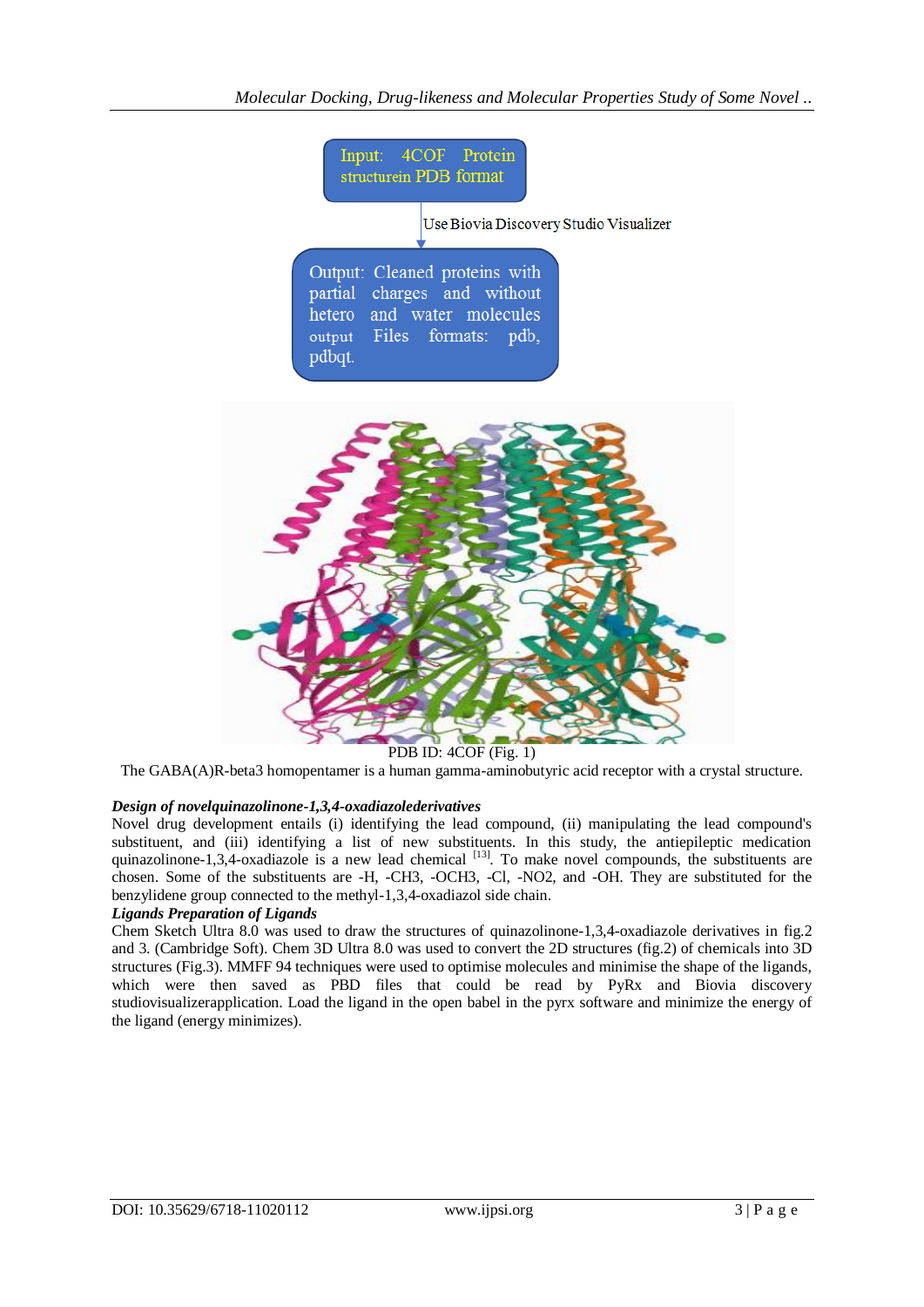

3D Structure (Fig.3)

# *Prediction of drug-likeness and molecular properties*

The drug-likeness of a chemical substance is defined as a balance between its molecular properties, which has a direct impact on a drug's biological activity, pharmacodynamics, and pharmacokinetics in the human body <sup>[14]</sup>. The "drug-likeness" test was conducted using Lipinski's "Rule of Five," ro5 (Lipinski et al., 1997). The distributions of compound molecular weights (MW), calculated lipophilicity (logP), number of hydrogen bond acceptors (HBA), and number of hydrogen bond donors (HBD) were used to assess the "drug-likeness" of compounds [15]. Based on these four chemical descriptors, the technique provides a watchful approach to apparent absorption problems; the rule stipulates that most "druglike" molecules must have log P 5, molecular weight 500, number of hydrogen bond acceptors 10, and number of hydrogen bond donors 5. Molecules that violate more than one of these criteria may impair oral bioavailability [16].

# *Molecular Docking Study of usingPyRx and Biovia discovery studiovisualizer Software*

Molecular docking is a computer simulation of a ligand binding to a receptor that helps anticipate the binding molecule's affinity and activity to the protein target. Molecular docking techniques on PyRx and Biovia discovery studiovisualizersoftware werewerewas used to investigate the interaction of quinazoline derivatives with GABA. As a protein target, we used the crystal structure of human GABAa (code 4COF, [http://www.pdb.org/o](http://www.pdb.org/)r [https://www.rcsb.org/structure/4COF\)](https://www.rcsb.org/structure/4COF). Before screening the ligands, the docking process was validated by re-docking the 4COF ligand into its binding pocket within the GABAa crystal to obtain the docked posture and root-mean-square distance (RMSD).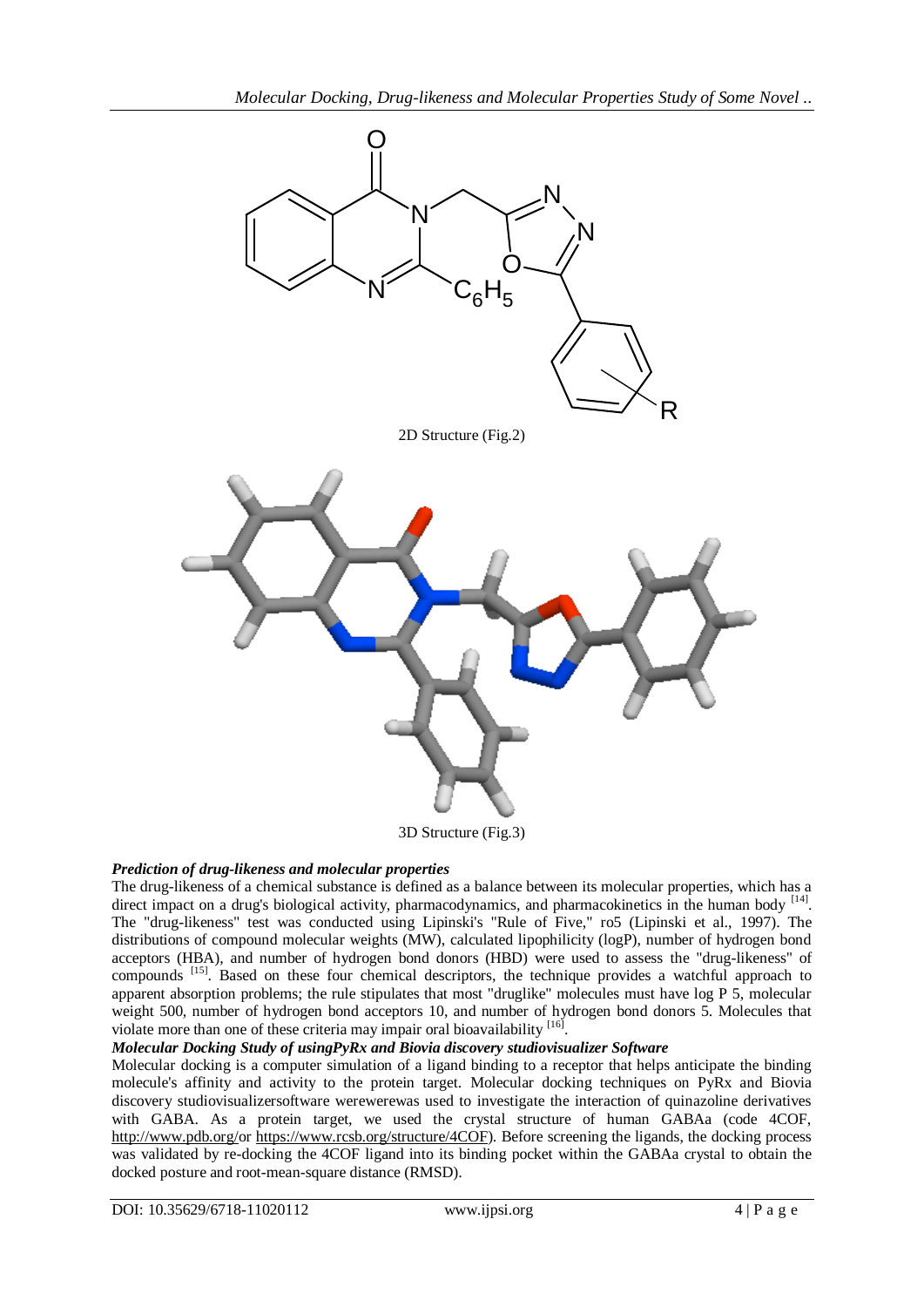Thesixteen new derivatives of 3-{[5-(4-Substitutedphenyl)-1,3,4-oxadiazol-2-yl]methyl}-2-phenylquinazolin-4(3*H*)-one (5a-5p)were synthesized by condensation between2-(4-oxo-2-phenylquinazolin-3(4*H*) yl)acetohydrazideand aromatic aldehyde in presence of acetic acid and ethanol via2-(4-oxo-2-phenylquinazolin-3(4*H*)-yl)-N'-[(E)-phenylmethylidene]acetohydrazide.



### **III. RESULTS AND DISCUSSION:**

Virtual screening trials by performing docking using an ensemble of static receptor conformations, virtual screening trials are the most viable way for involving protein in the docking process. Modern drug design use molecular docking to better understand the interactions between ligands and receptors. Based on the drugreceptor interaction mechanism, these tactics contribute in the development of innovative medicines with distinctive activity. Computer-aided drug design (CAAD) is used to find small compounds by orienting and scoring them in the active binding area of a protein. The docking simulation technique was used with quinazolinone-1,3,4-oxadiazole derivatives and GABAa as the protein target, and it was done withPyRx and Biovia discovery studiovisualizersoftware. Two criteria were used to select the best docked proteins: ligand binding position and fitness function score comparison. The RMSD was used to find the best position for ligand binding.

A docking score, which predicts pharmacological activity, reflects the binding energy required to build a connection between the ligand and the receptor. It also aids in the strengthening of the ligand-receptor connection. **Table no.1** shows the binding energy value of sixteen quinazolinone-1,3,4-oxadiazole derivatives. The approximate docking score of sixteen quinazolinone-1,3,4-oxadiazole ranged from **-8.6 to -9.6 kcal/mol**. When compared to the reference compound clonazepam, all sixteenquinazolinone-1,3,4-oxadiazole derivatives had a higher docking score. Because it has the lowest docking score (-9.6 kcal/mol), derivative compound 5c has a larger binding energy than otherquinazolinone-1,3,4-oxadiazole derivatives, the docking simulation technique was employed, and Molecular docking of specific GABA activation was required to predict their antiepileptic efficacy, which was done with PyRx Software. The best docked proteins were chosen using two criteria: ligand binding position and fitness function score comparison. The binding energy required to form a connection between the ligand and the receptor is reflected in a docking score that predicts pharmacological activity. It also helps to strengthen the ligand-receptor relationship. The compound 5cgreatest binding affinity for quinazolinone-1,3,4-oxadiazole analogues was anticipated to be -9.6kcal/mol, as shown in Table No.1.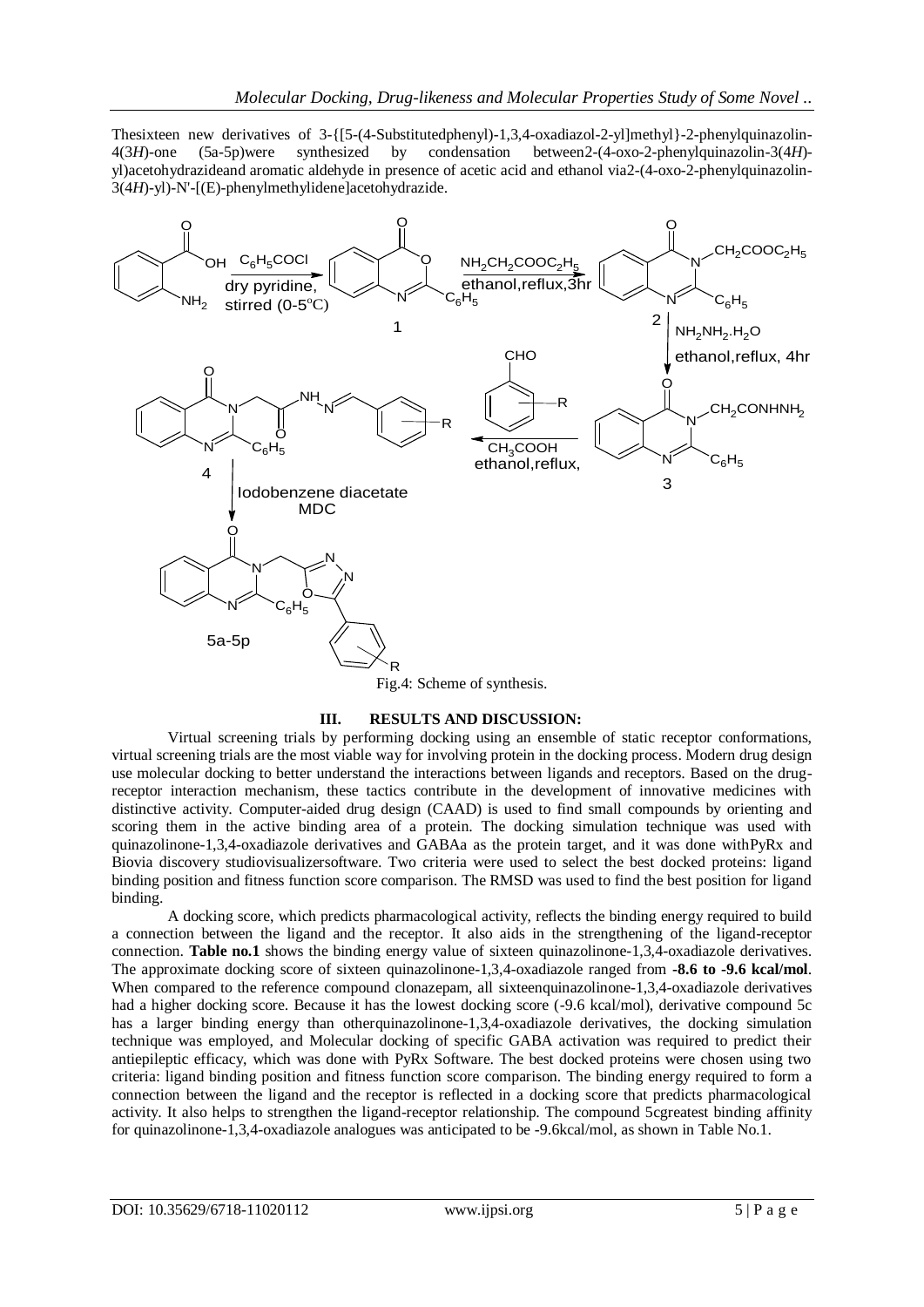| Table no:1. The docking score of quinazolinone-1,3,4-oxadiazolederivatives with GABA(A)R (5a-5p) |                                    |                                    |                                      |                |                     |                                |  |  |  |  |  |
|--------------------------------------------------------------------------------------------------|------------------------------------|------------------------------------|--------------------------------------|----------------|---------------------|--------------------------------|--|--|--|--|--|
| <b>Compound</b><br>Code                                                                          | <b>Molecular</b><br><b>Formula</b> | $\mathbf{R}$<br><b>Derivatives</b> | <b>Ligand</b><br>$\mathbf{r}$ msd/ub |                | $\mathbf{r}$ msd/lb | <b>Docking</b><br><b>Score</b> |  |  |  |  |  |
| 5a                                                                                               | $C_{23}H_{16}N4O_2$                | -H                                 | 4cof -H uff $E = 536.70$             | $\Omega$       | $\Omega$            | $-9.4$                         |  |  |  |  |  |
| 5 <sub>b</sub>                                                                                   | $C_{24}H_{18}N_4O_2$               | $2-CH3$                            | 4cof 2-CH3 uff E=617.02              | $\mathbf{0}$   | $\mathbf{0}$        | $-9.2$                         |  |  |  |  |  |
| 5c                                                                                               | $C_{24}H_{18}N_4O_2$               | $3$ -CH <sub>3</sub>               | 4cof 3-CH3 uff E=601.55              | $\bf{0}$       | $\bf{0}$            | $-9.6$                         |  |  |  |  |  |
| 5d                                                                                               | $C_{24}H_{18}N_4O_2$               | $4$ -CH <sub>3</sub>               | 4cof 4-CH3 uff E=605.61              | $\Omega$       | $\Omega$            | $-9.4$                         |  |  |  |  |  |
| 5e                                                                                               | $C_{24}H_{18}N_4O_3$               | $2-OCH3$                           | 4cof 2-OCH3 uff E=583.80             | $\Omega$       | $\mathbf{0}$        | $-8.7$                         |  |  |  |  |  |
| 5f                                                                                               | $C_{24}H_{18}N_4O_3$               | $3-OCH3$                           | 4cof 3-OCH3 uff E=558.79             | $\overline{0}$ | $\overline{0}$      | $-9.0$                         |  |  |  |  |  |
| 5g                                                                                               | $C_{24}H_{18}N_4O_3$               | $4-OCH3$                           | 4cof 4-OCH3 uff E=555.06             | $\overline{0}$ | $\mathbf{0}$        | $-9.5$                         |  |  |  |  |  |
| 5 <sub>h</sub>                                                                                   | $C_{23}H_{15}CIN_4O_2$             | $2-C1$                             | 4cof 2-Cl_uff_E=564.69               | $\overline{0}$ | $\mathbf{0}$        | $-8.9$                         |  |  |  |  |  |
| 5i                                                                                               | $C_{23}H_{15}CIN_4O_2$             | $3-Cl$                             | 4cof 3-Cl uff E=543.46               | $\Omega$       | $\Omega$            | $-8.6$                         |  |  |  |  |  |
| 5i                                                                                               | $C_{23}H_{15}CIN_4O_2$             | $4-C1$                             | 4cof 4-Cl uff $E=536.30$             | $\Omega$       | $\mathbf{0}$        | $-9.2$                         |  |  |  |  |  |
| 5k                                                                                               | $C_{23}H_{15}N_5O_4$               | $2-NO2$                            | 4cof 2-NO <sub>2</sub> uff E=653.13  | $\Omega$       | $\Omega$            | $-9.1$                         |  |  |  |  |  |
| 51                                                                                               | $C_{23}H_{15}N_5O_4$               | $3-NO2$                            | 4cof 3-NO <sub>2</sub> uff E=606.27  | $\overline{0}$ | $\mathbf{0}$        | $-9.0$                         |  |  |  |  |  |
| 5m                                                                                               | $C_{23}H_{15}N_5O_4$               | $4-NO2$                            | 4cof 4-NO2 uff E=580.08              | $\overline{0}$ | $\mathbf{0}$        | $-9.5$                         |  |  |  |  |  |
| 5n                                                                                               | $C_{23}H_{16}N_4O_3$               | $2-OH$                             | 4cof 2-OH uff E=555.24               | $\Omega$       | $\Omega$            | $-9.4$                         |  |  |  |  |  |
| 50                                                                                               | $C_{23}H_{16}N_4O_3$               | $3-OH$                             | 4cof 3-OH uff E=542.01               | $\mathbf{0}$   | $\mathbf{0}$        | $-9.0$                         |  |  |  |  |  |
| 5p                                                                                               | $C_{23}H_{16}N_4O_3$               | $4-OH$                             | 4cof 4-OH uff E=536.74               | $\mathbf{0}$   | $\mathbf{0}$        | $-9.5$                         |  |  |  |  |  |
| Clonazepam                                                                                       | $C_{15}H_{10}CIN_{3}O_{3}$         | Std.                               | 4cof 2802 uff E=452.08               | $\Omega$       | $\Omega$            | $-7.4$                         |  |  |  |  |  |

*Molecular Docking, Drug-likeness and Molecular Properties Study of Some Novel ..*

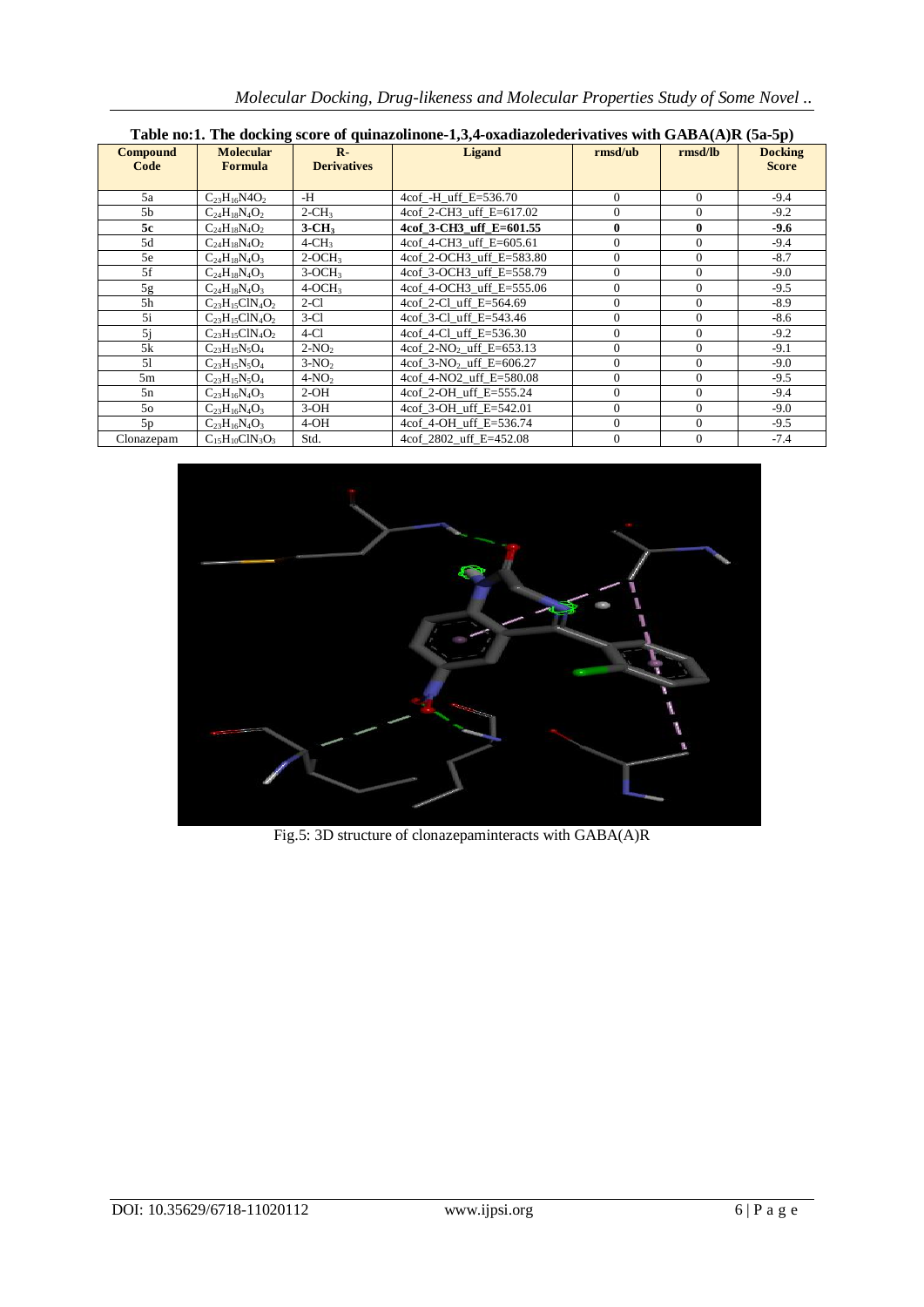

Fig.6: 2D structure of clonazepam interacts with GABA(A)R



Fig.7: 3D structure of 3-{[5-(4-nitrophenyl)-1,3,4-oxadiazol-2-yl]methyl}-2-phenylquinazolin-4(3*H*)-one interact with GABA(A)R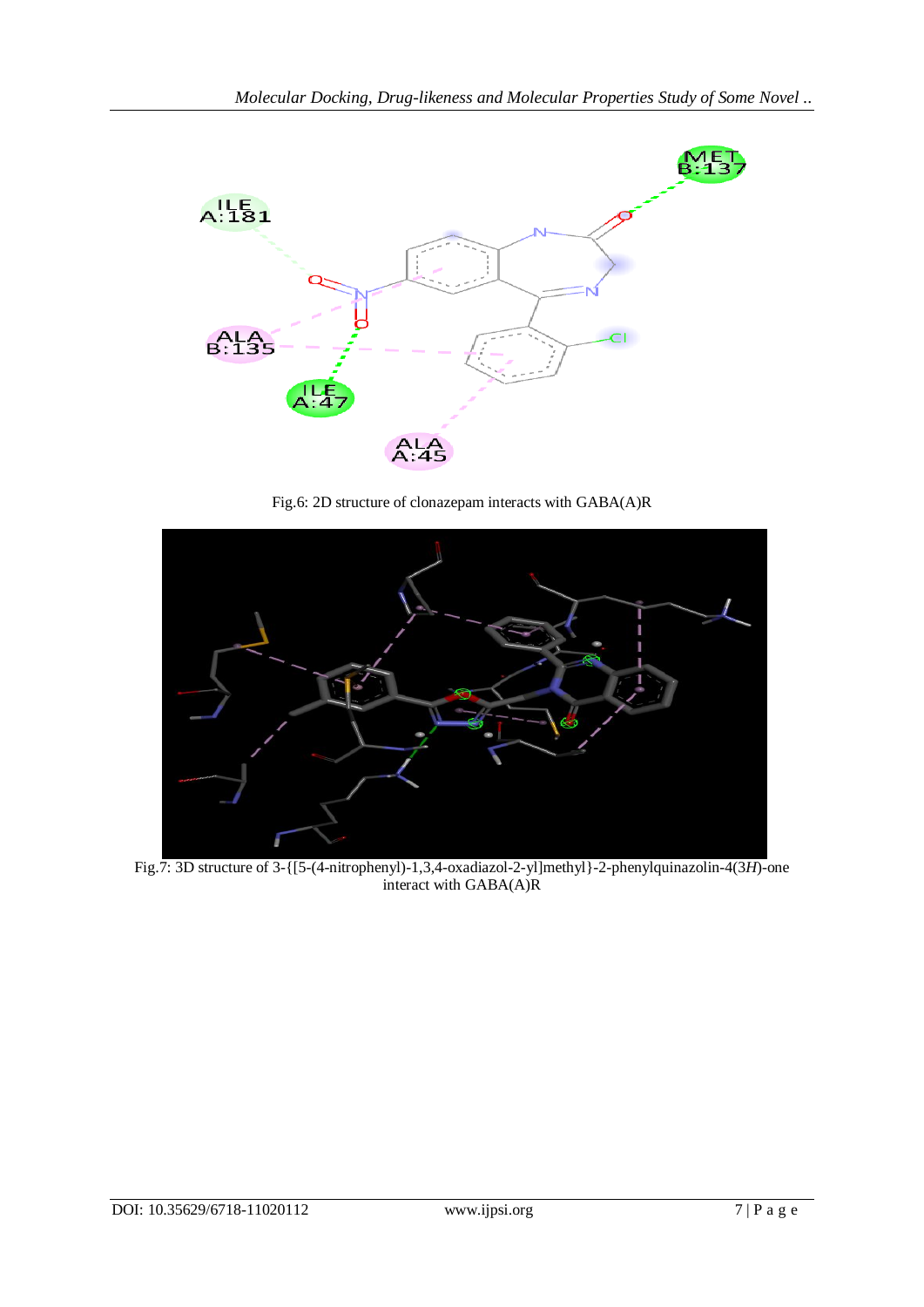

Fig.8: 2D structure of 3-{[5-(4-nitrophenyl)-1,3,4-oxadiazol-2-yl]methyl}-2-phenylquinazolin-4(3*H*)-one interact with GABA(A)R

Every quinazolinone-1,3,4-oxadiazole derivative formsa linkage withprotein residue by hydrogen bonding. The compounds 5g, 5m and 5p interact with clonazepam in a hydrogen bond with protein residues in a similar way(ALA B:135). Compound5c is one of the showed best docked complex scores with binding energy -9.6 kcal/mol and it interacts with MET B:137, PRO A:184, VAL A:50, ALA B:135, MET A:49, LYS B:274, VAL B:53 and LYS B:102 amino acid resides in the active site of target protein.At C-2, a phenyl moiety was substituted, and at N-3position linked to a 2-methyl-5-(4-nitrophenyl)-1,3,4-oxadiazole. It has a larger binding energy to connect with the target receptor because of this. In Fig.6and 8 the interaction compound clonazepam and hydrogen bonds are depicted, while compound5cis depicted in fig.8.



Fig.9: 3D structure of quinazolinone-1,3,4-oxadiazole derivatives (5c)interact with GABA(A)R (PDB ID:4COF)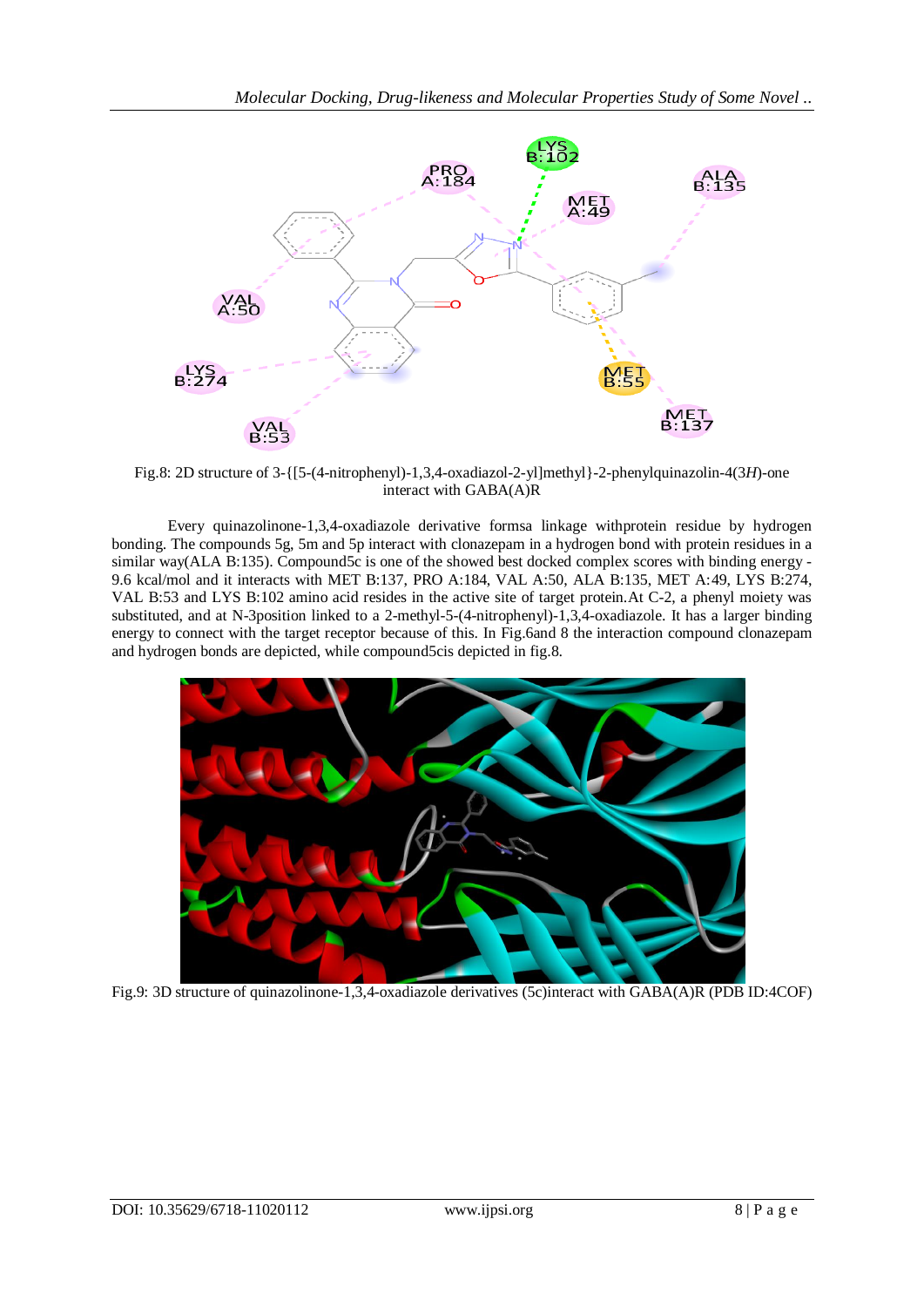

# *Molecular Properties Calculations and Drug-likeness*

The molsoftsoftware was used to forecast the quinazolinone-1,3,4-oxadiazol derivativesscore, molecular characteristics and drug similarity. 3-[5-(Substitutedphenyl)-1,3,4-oxadiazol-2-yl]methyl-2-phenylquinazolin-4(3H)-one molecular structure (5a-5p) Table 2 was created with the help of the molsoft software (**[https://www.molsoft.com](https://www.molsoft.com/)**) for calculating molecular characteristics (MolLogP, Molecular polar surface area, number of hydrogen bond donors and acceptors, molecular weight) and drug likeness, Blood brain barriers (BBB).

The presence of numerous pharmacophoric traits, such as hydrophobicity, molecular size, flexibility, and the presence of other pharmacokinetic and pharmacodynamic features, influence the pharmacokinetic and pharmacodynamic behaviour of molecules in the living organism, including bioavailability. To obtain good bioavailability, we subjected series of quinazolinone derivatives (5a-5p) to Lipinski's "Rule of Five" for the prediction of some basic pharmacokinetic features. To filter the medications for biological screening, all of the compounds were subjected to a computer investigation.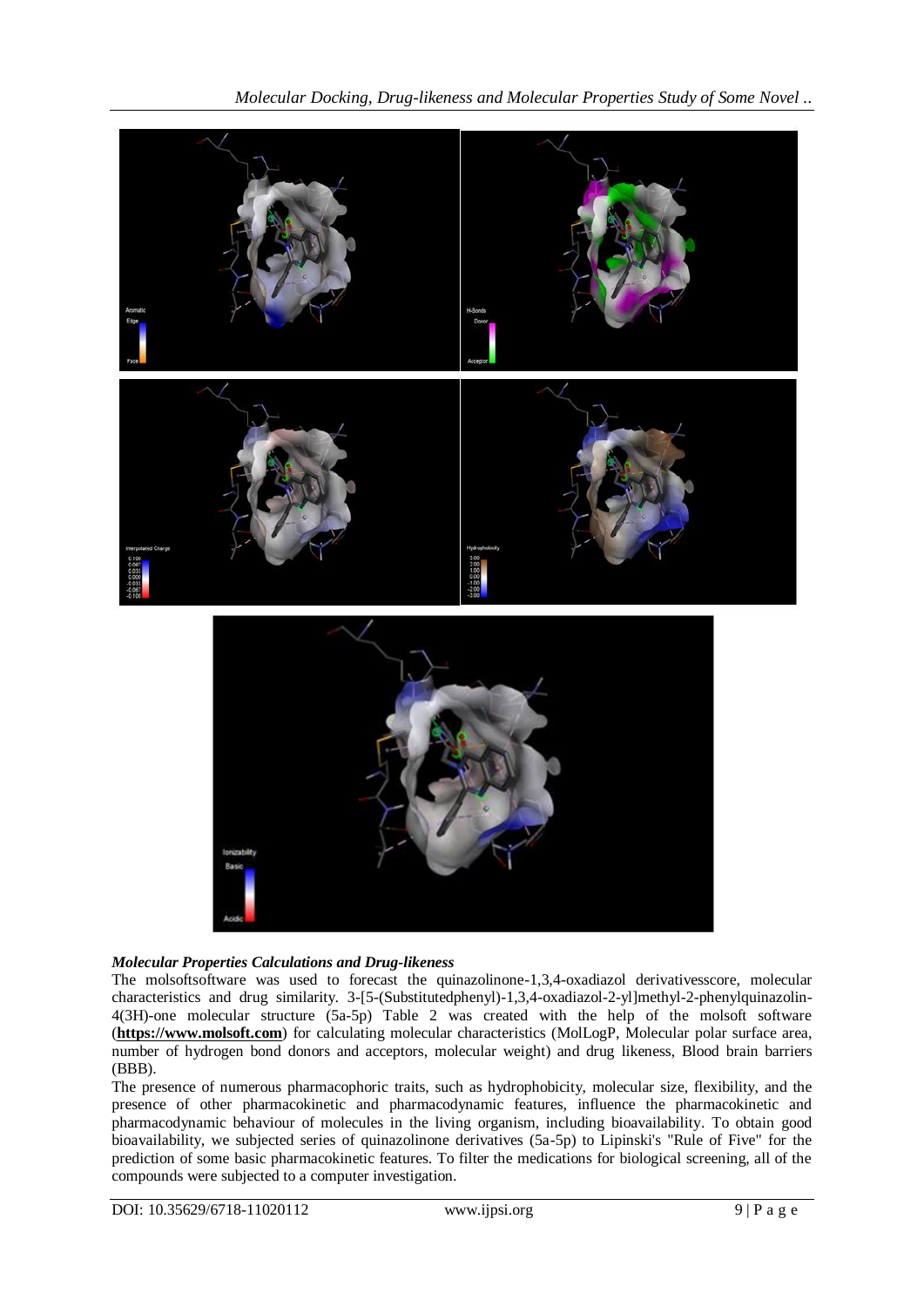Lipinski's criterion or rule was followed by 3-[5-(4-Substitutedphenyl)-1,3,4-oxadiazol-2-yl]methyl-2phenylquinazolin-4(3H)-one derivatives (5a-5p), which exhibited good drug molecular characteristics score (Table no. 2). The majority of the compounds had molLogP values of less than 5, while the chloroand methyl counterparts had larger values, indicating that they had good permeability. All of the derivatives had MolPSA values ranging from 55.53 to 88.91 (far below 160), and their molecular weights were less than 500.The number of hydrogen bond donors 2 and acceptors 7 was determined to be less than 5 and 10, respectively, as defined by Lipinski's limit. All of the following compounds had blood brain barriers (BBB) ranging from 1.72 to 3.55 normal range (6-High, 0-Low) and a drug likeness model score ranging from -0.06 to 0.99, indicating that they followed Lipinski's criterion or rule and had strong drug molecular characteristics is shown in **Table no. 2**.

| radicity, $\blacksquare$ , i realitadi peore or $D_1$ ug intences and molecular rroperites, (ca c $p$ ) |                        |          |                |          |          |         |               |              |          |  |
|---------------------------------------------------------------------------------------------------------|------------------------|----------|----------------|----------|----------|---------|---------------|--------------|----------|--|
| Comp.                                                                                                   | <b>Molecular</b>       | mol. wt. | noHBA          | noHBD    | mol.     | MolVol  | <b>MoIPSA</b> | <b>BBB</b>   | Drug-    |  |
| Code                                                                                                    | Formula                | (g/mol)  |                |          | $\log P$ | $(A^3)$ | $(A^2)$       | <b>Score</b> | likeness |  |
|                                                                                                         |                        |          |                |          |          |         |               | $(6-High,$   | model    |  |
|                                                                                                         |                        |          |                |          |          |         |               |              |          |  |
|                                                                                                         |                        |          |                |          |          |         |               | $0-Low$ )    | score    |  |
| 5a                                                                                                      | $C_{23}H_{16}N4O_2$    | 380.13   | 5.             | $\bf{0}$ | 3.60     | 363.49  | 55.53         | 3.53         | 0.15     |  |
| 5Ь                                                                                                      | $C_{24}H_{18}N_4O_2$   | 394.14   | 5              | $\bf{0}$ | 3.90     | 383.09  | 55.53         | 3.52         | 0.49     |  |
| 5с                                                                                                      | $C_{24}H_{18}N_4O_2$   | 394.14   | 5.             | 0        | 4.01     | 384.50  | 55.53         | 3.52         | 0.38     |  |
| 5d                                                                                                      | $C_{24}H_{18}N_4O_2$   | 394.14   | 5              | 0        | 4.17     | 384.43  | 55.53         | 3.52         | 0.63     |  |
| 5е                                                                                                      | $C_{24}H_{18}N_4O_3$   | 410.14   | 6              | $\bf{0}$ | 3.40     | 394.59  | 63.16         | 3.15         | 0.17     |  |
| 5f                                                                                                      | $C_{24}H_{18}N_4O_3$   | 410.14   | 6              | 0        | 3.72     | 395.41  | 63.07         | 3.15         | 0.22     |  |
| 5g                                                                                                      | $C_{24}H_{18}N_4O_3$   | 410.14   | 6              | 0        | 3.68     | 395.34  | 63.07         | 3.15         | 0.59     |  |
| 5h                                                                                                      | $C_{23}H_{15}C1N_4O_2$ | 414.09   | 5              | $\bf{0}$ | 4.05     | 378.73  | 55.53         | 3.55         | 0.43     |  |
| 5i.                                                                                                     | $C_{23}H_{15}C1N_4O_2$ | 414.09   | 5.             | 0        | 4.28     | 380.76  | 55.53         | 3.55         | 0.39     |  |
| 5j                                                                                                      | $C_{23}H_{15}C1N_4O_2$ | 414.09   | 5              | 0        | 4.32     | 380.68  | 55.53         | 3.55         | 0.99     |  |
| 5k                                                                                                      | $C_{23}H_{15}N_5O_4$   | 425.11   | 7              | 0        | 3.23     | 388.51  | 88.61         | 1.72         | $-0.02$  |  |
| 51                                                                                                      | $C_{23}H_{15}N_5O_4$   | 425.11   | 7              | 0        | 3.58     | 388.55  | 88.91         | 1.72         | $-0.06$  |  |
| 5m                                                                                                      | $C_{23}H_{15}N_5O_4$   | 425.11   | 7              | 0        | 3.65     | 388.48  | 88.91         | 1.72         | 0.18     |  |
| 5n                                                                                                      | $C_{23}H_{16}N_4O_3$   | 396.12   | 6              | 1        | 3.78     | 374.59  | 72.08         | 2.74         | 0.52     |  |
| 50.                                                                                                     | $C_{23}H_{16}N_4O_3$   | 396.12   | 6              |          | 3.29     | 374.11  | 73.15         | 2.72         | 0.54     |  |
| 5р                                                                                                      | $C_{23}H_{16}N_4O_3$   | 396.12   | 6              |          | 3.15     | 374.04  | 73.15         | 2.72         | 0.87     |  |
| $C_{15}H_{10}CIN_3O_3$                                                                                  |                        | 315.04   | $\overline{4}$ |          | 2.38     | 282.22  | 66.76         | 3.05         | $-0.08$  |  |
| (Clonazepam)                                                                                            |                        |          |                |          |          |         |               |              |          |  |

**Tableno: 2. Prediction Score of Drug-likeness and Molecular Properties. (5a-5p)**



Fig.10: Clonazepam drug-likeness score: -0.08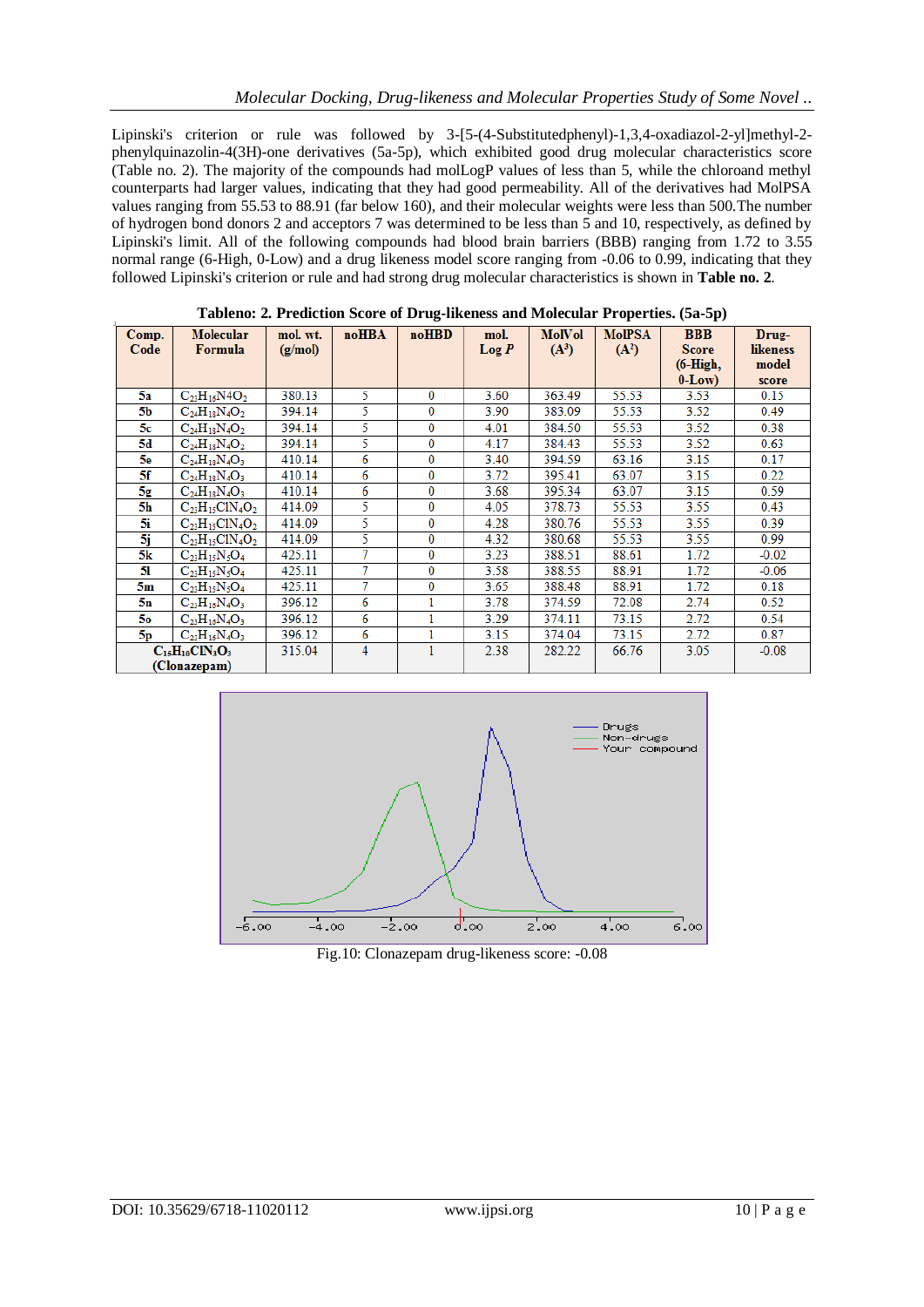

### **IV. CONCLUSION:**

Sixteen molecular structures ofdisubstituted-quinazolin-(3*H*)-4-one with phenyl moiety bound in position-2 and substituted benzylidene linked to 2-methyl-1,3,4-oxadiazole bound in position-3 were docked and a score was calculated to determine the ligands that bind to GABAa protein structure. All derivatives had a higher docking score than clonazepam, according to the results. They have a higher binding energy interaction with the target receptor, which means they have a higher binding energy connection with the target receptor. As a result, these substances could be classified as GABAergic agonists. Synthesis and in vitro testing are required for future exploration in order to obtain antiepileptic activity. All of the derivatives had MolPSA values ranging from 55.53 to 88.91 (far below 160), and their molecular weights were less than 500. The number of hydrogen bond donors 2 and acceptors 7 was determined to be less than 5 and 10, respectively, as defined by Lipinski's limit.

### **CONFLICT OF INTERESTS:**

The authors declare that there were no commercial or financial relationships that may be considered as a potential conflict of interest during the research.

#### **ACKNOWLEDGEMENT:**

Authors are thankful to Principal, Department of Pharmaceutical Chemistry, Ikon Group of Institutions, Ikon Pharmacy College, Bheemanahalli, Bengaluru, India-562109 for encouraging throughout the research work.

#### **REFERRENCE:**

- [1]. Shorvon S. Handbook of epilepsy treatment, 3rd Edition. Blackwell Science, MA (2010):1-32.
- [2]. Guimaraes J, and Ribeiro JAM. Pharmacology of antiepileptic drugs in clinical practice. The neurologist. 2010; 16:353-357
- Vitaku E, Smith DT, Njardarson JT. Analysis of the Structural Diversity, Substitution Patterns, and Frequency of Nitrogen Heterocycles among U.S. FDA Approved Pharmaceuticals. J. Med. Chem. 2014;57(24):10257-10274.
- [4]. Witt A, Bergman J. Recent Developments in the Field of Quinazoline Chemistry. Curr Org Chem. 2003:7(7):659-677
- [5]. M. GnanaRubaPriya, K. Girija, and N. Ravichandran, in vitro study of anti-inflammatory and antioxidant activity of 4-(3*H*)– quinazolinone derivatives. RasayanJ.chem 2011;4(2):418-424
- [6]. Shivanand Kolageri, B. Shivakumar, S. M. Biradar, Santosh Karajagi and E. N. Gaviraj "Synthesis, Characterization of 2 methylquinozolinyl thiazolidines for antimicrobial activity." European Journal of Pharmaceutical and Medical Research (EJPMR)- 2021,8(9), 624-631
- [7]. Melvin JY, Jefferson RM, Richard DT, Peter PRH, Lee AP, et al. (2008) Structurally novel antiarrhythmic /antioxidant quinazolines. Bioorg& Med Chem Lett 2: 1121-l 126
- [8]. Subhadip Das, Nabanita Chatterjee, Dipayan Bose, Sumit Kr Dey, Rudra Narayan Munda, Abhishek Nandy et al.Anticancer Potential of 3-(Arylideneamino)-2- Phenylquinazoline-4(3H)-One Derivatives. Cell PhysiolBiochem 2012;2(9):251-260
- [9]. Deepak Gupta, Rajiv Kumar, Ram Kumar Roy, Adish Sharma, Israr Ali, Md. Shamsuzzaman. Synthesis and biological evaluation of some new quinazolin-4(3H)-one's derivatives as anticonvulsants. Med Chem Res 2013;2(2):3282–3288
- [10]. Krishnan Suresh Kumar, Swastika Ganguly, Ravichandran Veerasamy and Erik De Clercq. Synthesis, Antiviral activity and cytotoxicity evaluation of Schiff bases of some2- phenyl quinazoline-4(3)*H*-ones. European Journal of Medicinal Chemistry 2010; 45:5474- 5479
- [11]. Alagarsamy V, Pathak US (2007) Synthesis and antihypertensive activity of novel 3-benzyl-2-substituted-3*H*-[1,2,4]triazolo[5,1 b]quinazolin-9-ones. Bioorg& Med Chem 15: 3457-3462.
- [12]. Zayed MF, Ahmed EA, Omar AM, Abdelrahim AS, El-Adl Khaled. Design, synthesis, and biological evaluation studies of novel quinazolinone derivatives as anticonvulsant agents. Med Chem Res 2013; 22(4): 1529–2050
- [13]. Georgey H, Abdel-Gawad N and Abbas S. Synthesis and Anticonvulsant Activity of some quinazolin-4(3H)-one Derivatives. molecules. 2008; 13:2557-2569.
- [14]. Menezes JC, Kamat SP, Cavaleiro JA, Gaspar A, Garrido J, Borges F. Synthesis and antioxidant activity of long chain alkyl hydroxycinnamates. European journal of medicinal chemistry. 2011; 46(2):773-7.